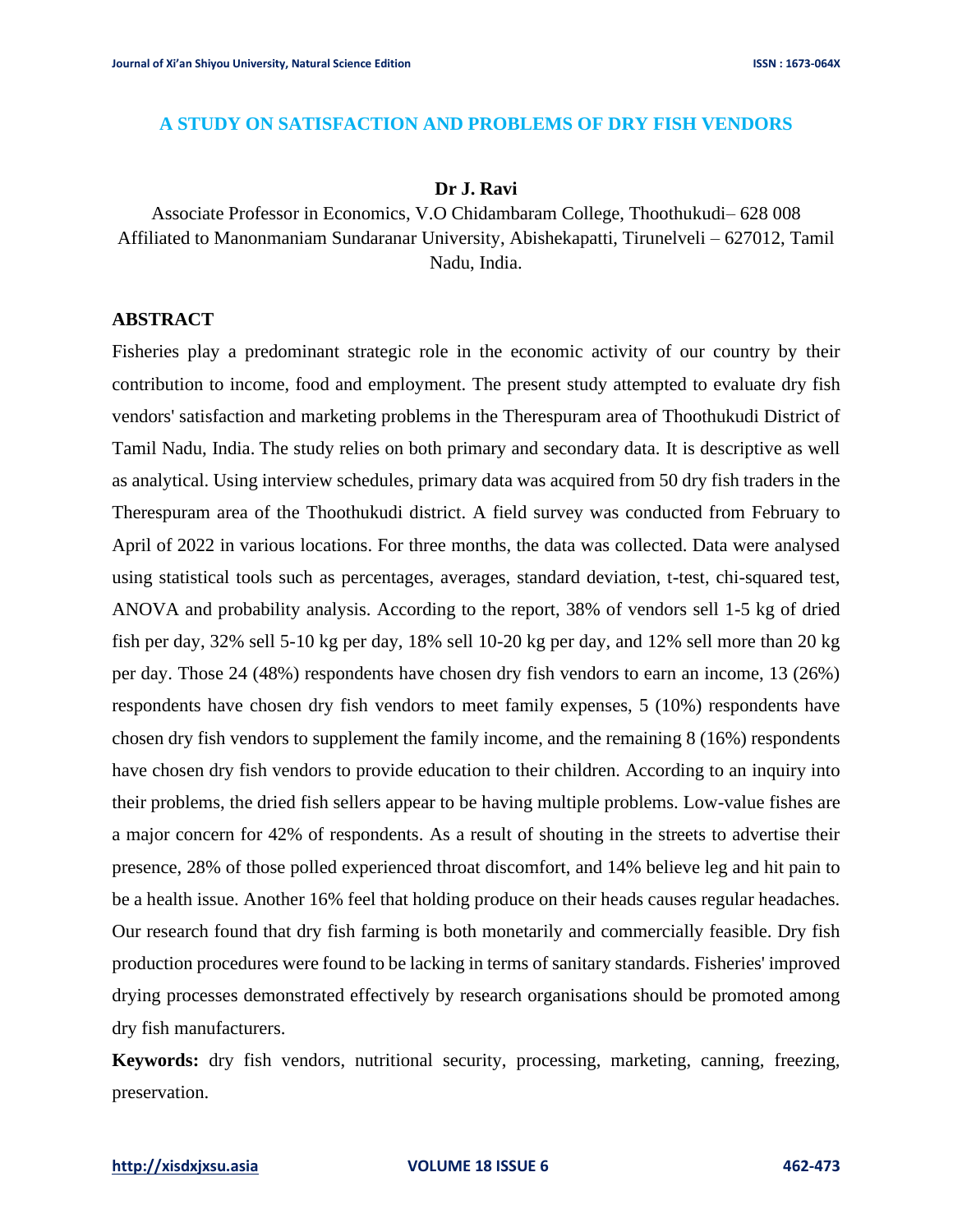### **INTRODUCTION**

From the beginning, fishing has been seen as a primary source of income. The livelihood of people living along the coast is dependent on fishing. Dry fish has a higher protein concentration (in terms of weight) than wet fish, making it a low-cost source of animal protein.

As a result, dry fish production creates jobs for women, generates revenue for fishers (Kallon et al., 2017), and contributes to poor people's nutritional security. Due to demand from the dry fish industry during lean fishing seasons, these fish are delivered to fish landing centres by fishers. Dry fish can be carried to markets. When fresh fish is scarce, dry fish is more in demand (Das et al., 2013).

Females are more involved in the curing/processing and marketing of dry fish, according to CMFRI (2010). Before the development of canning and freezing, fish drying was a widely used method of fish preservation (Balachandran, 2001). Dry fish preservation is another option for reducing bycatch loss and increasing value addition after harvest (Payra et al., 2016). Dry fish is commonly marketed in Indian marketplaces, and commercially important species are often exported (Immaculate et al., 2013).

According to the findings, many fish processing centres in the Tuticorin district operate at full capacity (D.Amutha, 2015). It is reasonable to conclude that most crab farmers lack professional and technical understanding. Crab fattening farmers' knowledge is likewise lacking (Amutha D., 2016). As a result, initiatives that provide training and introduce farmers to the best management practices are strongly recommended as having a better potential to improve farmer performance.

With the growing importance of dry fish as low-cost dietary protein food, research has been conducted on various aspects, such as traditional methods of dry fish production and their problems (Kolawole et al., 2010); different methods of dry fish production and their yield (Bharda et al., 2017); and nutritional and microbial quality of major sun-dried fishes (Kundu et al., 2016). Vending is a profitable business contributing significantly to the economy and a kind of selfemployment that reduces the country's unemployment rate. Vendor education and appropriate sanitary measures would improve the quality of their goods (D.Amutha, 2014).

Coir mat and sand are the most common materials used in drying fish. Low-value fish were commonly employed in the production process, and the quantity purchased was determined by the price of the fish, the quantity landed, and the season, comparable to global research on dry fish marketing (Flowra et al., 2012). Even though the dry fish industry plays an important role in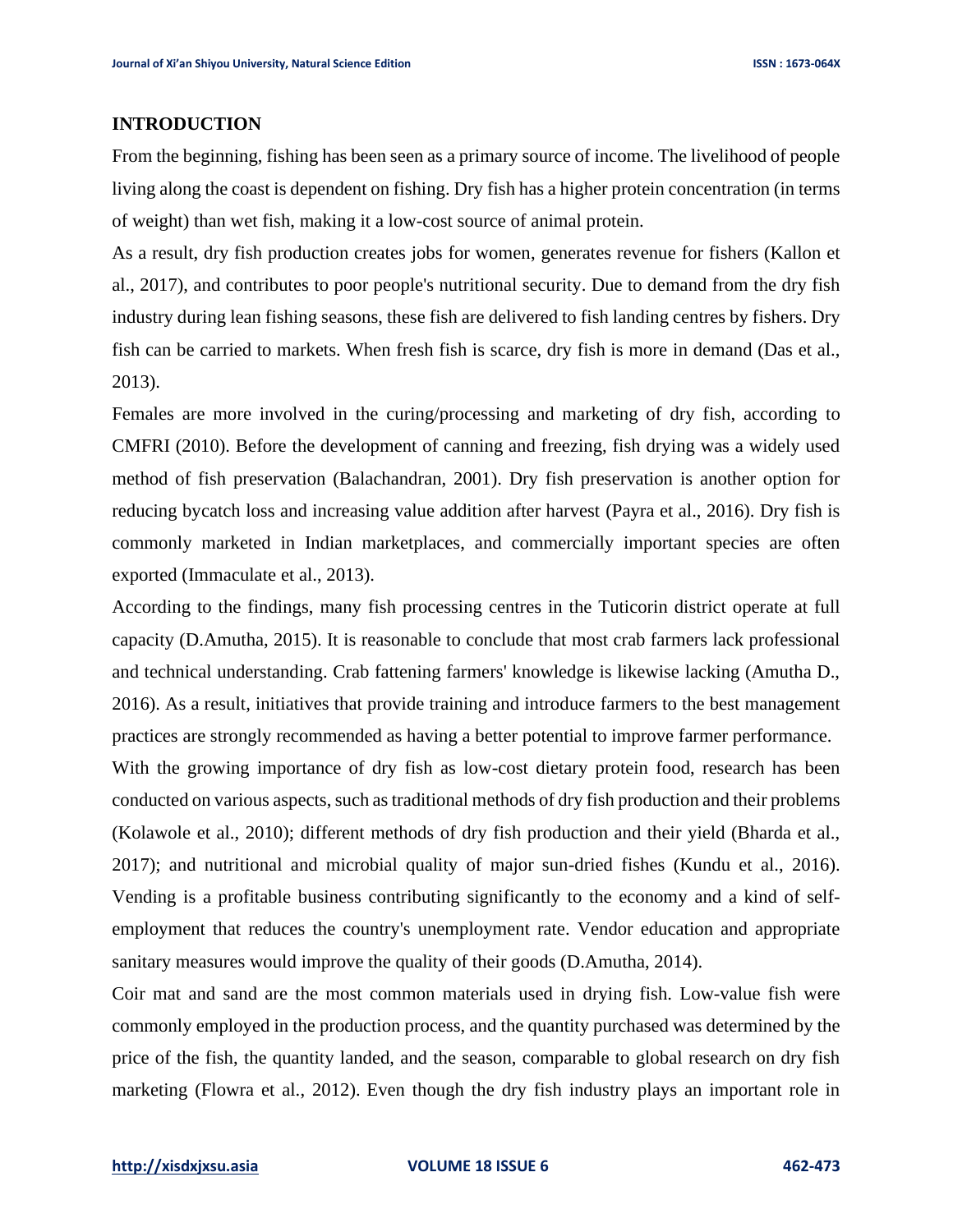improving fisherman's livelihood and society's nutritional security, little attention has been made to documenting the various dry fish product routes. As a result, this research aimed to look into the economics of dry fish production, its financial viability, and how the dry fish got to the consumer.

## **OBJECTIVES OF THE STUDY**

The exact objectives of the present study are:

- 1. To study the socio-economic status of the sample dry fish vendors in the study area.
- 2. To understand the tools/equipment/materials utilised in fish drying activity.
- 3. To examine the reasons for going to dry fish selling in Therespuram Area.
- 4. To know the expectations among the sample dry fish vendors
- 5. To analyse severe competition in domestic marketing among the sample dry fish vendors every day
- 6. To study the satisfaction of cost, return and monetary viability of the dry fish vendors and
- 7. To find out the causes for spoilage of dry fish and constraints rendered by the fish curers.

#### **METHODOLOGY**

The study is grounded in both primary and secondary data. It is both descriptive and analytical. The primary data was collected from 50 dry fish vendors in the Therespuram area of Thoothukudi district by using interview schedules. The data collected from these sample respondents were carefully processed, edited and tabulated for analytical purposes. The primary data comprises socio-economic conditions. The final structure of the interview schedule was framed after the pre-test and pilot study.

Secondary data was gathered from a variety of sources, including books, journals, magazines, newspapers, periodicals, reports, and the internet, as well as an unpublished PhD thesis, records from the District Collector's Office, the Tamil Nadu Department of Fisheries, and a policy note from the state's Fisheries Department. From February to April of 2022, surveyors were out in the field collecting data. For three months, the data was gathered. This study used various statistical tools, such as percentages, averages, standard deviation and statistical tests like the f-test, t test, chi-square test and ANOVA.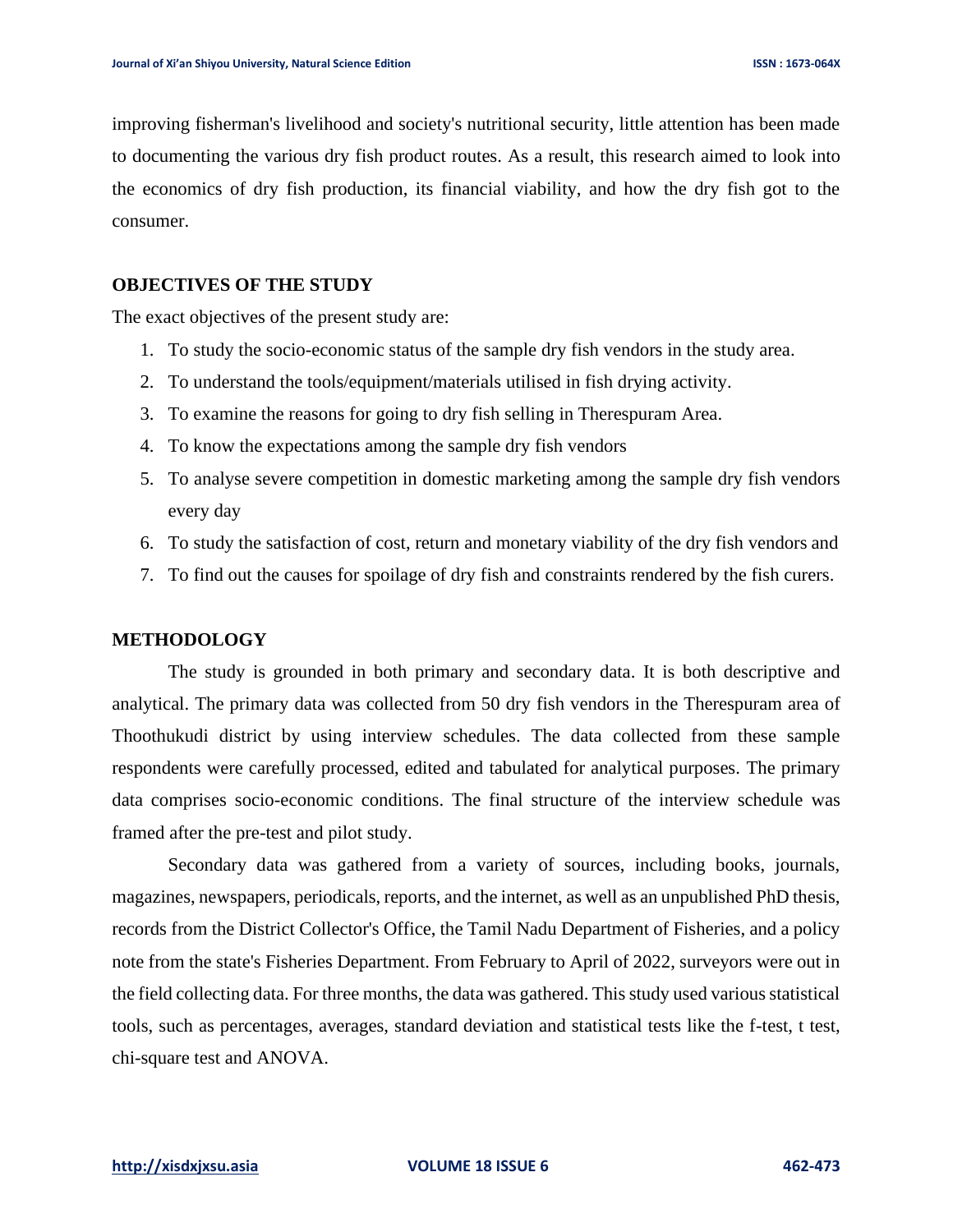#### **REVIEW OF LITERATURE**

Babaji (1984) examined the Visakhapatnam marine fisheries sector's production, marketing, and consumption aspects as part of a research project. He had discussed the economics of the fishing industry and the socio-economic profiles of traditional fishers and owners of mechanised boats. He also looked into Vishakapatnam residents' fish consumption habits.

In the Philippine Municipal fishing, Librero (1985) looked at the economics of small-scale fisheries, namely total catch, expenses and returns, employment, and revenue for various crafts and gears.

According to Bhavani (1986), little information on small-scale fishers' health and nutritional status on India's east coast is available. A handful of micro-level studies and baseline surveys in Tamil Nadu, Andhra Pradesh, and West Bengal provide some insight. The food habits of fishers' families in Andhra Pradesh, for example, are said to be far from satisfactory.

Selvaraj (1988) identified the fishing seasons for significant fish species and calculated the economics of several craft categories in selected coastal fishing communities in Tamilnadu's Kanyakumari District. For the welfare of the district's fishers, he devised appropriate plans to develop the fisheries sector.

Chidambaram et al. (1990) examined the marine fish supply and investigated the fishers' varied marketing issues. According to their findings, fishers played just a modest impact on the actual dispersion of fish. The intermediaries had little control over these fishermen. The co-operative marketing union has been defuncting for quite some time. The authors proposed that anglers be taught about society's advantages.

The economic losses in marine fisheries due to poor management, inefficiency, and overfishing have been studied by Sathiadhas.R. et al. (2010). He said near-shore marine fish output has nearly reached a plateau, with just a minor rise expected.

#### **ANALYSIS AND INTERPRETATION**

The selected dry fish vendors' socio-economic profile has been discussed in the present study.

| <b>Sl. No.</b> | Age (in years) | <b>Number of respondents</b> | <b>Percentage</b> |  |  |
|----------------|----------------|------------------------------|-------------------|--|--|
|                | Less than 30   |                              | 18.00             |  |  |
|                | $30 - 40$      |                              | 26.00             |  |  |
|                | $40 - 50$      |                              | 34.00             |  |  |

**AGE-WISE CLASSIFICATION OF DRY FISH VENDORS**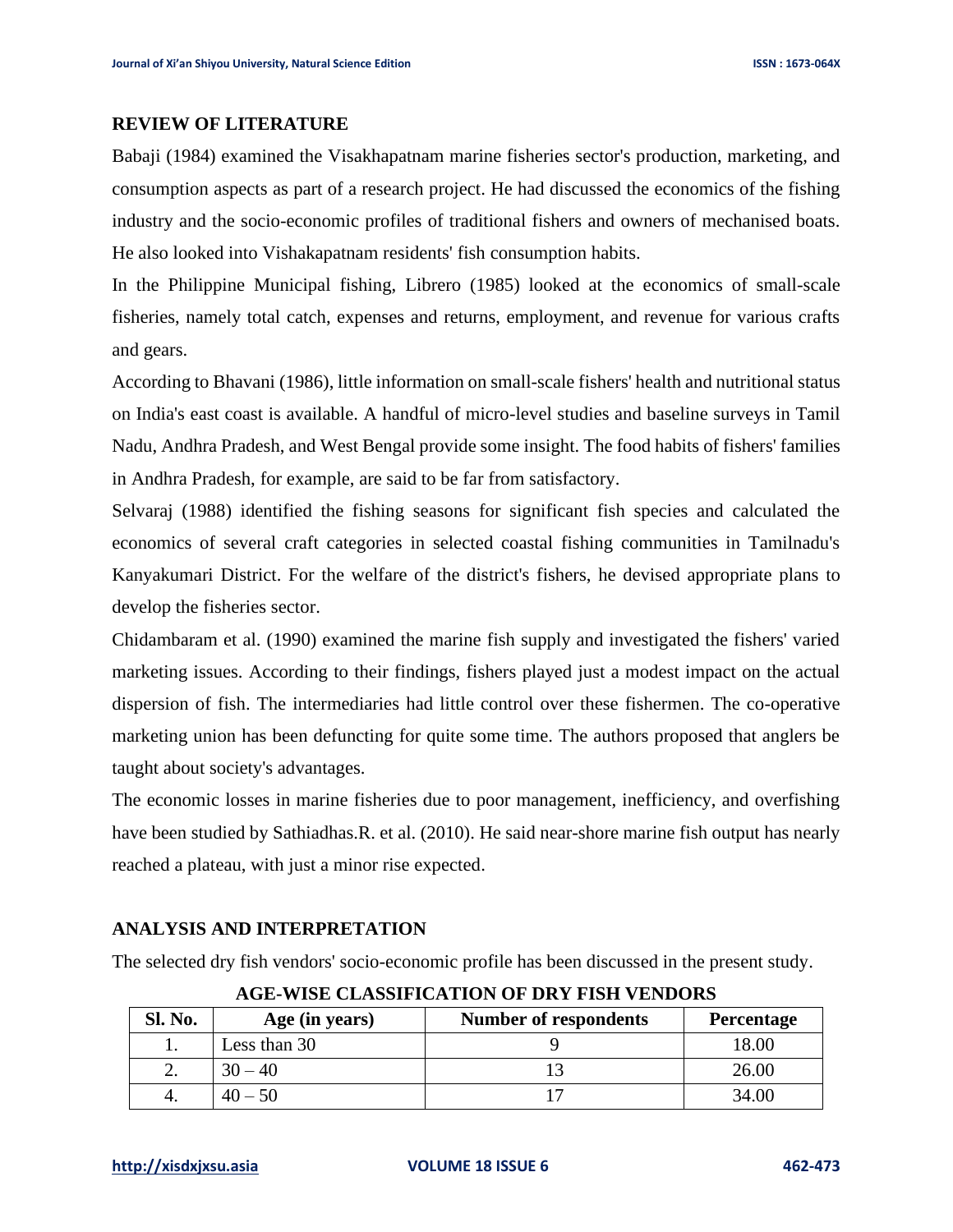| ъ. | 50 and above |    | 22.00  |
|----|--------------|----|--------|
|    | Total        | υU | 100.00 |

Source: Survey data.

The table shows that most dry fish vendors are 40–50 years and 30-40 years, constituting 34.00 and 26.00 per cent, respectively. The number of respondents who are 50 years and above alone constitutes 22.00 per cent. The respondents under the age group of fewer than 30 constitute 18.00 per cent to 50. The mean age of dry fish vendors worked out to be 41 years.

| <b>Sl. No.</b> | <b>Level of Education</b> | <b>Number of respondents</b> | Percentage |
|----------------|---------------------------|------------------------------|------------|
|                | Illiterate                | 19                           | 38.00      |
|                | School Level              | 24                           | 48.00      |
| 3.             | College Level             |                              | 10.00      |
| 4.             | <b>Technical Level</b>    |                              | 4.00       |
|                | Total                     | 50                           | 100.00     |

**EDUCATIONAL ATTAINMENT OF DRY FISH VENDORS**

Source: Survey data.

It has been inferred that a maximum of 48 per cent of the dry fish vendors have school-level education, followed by 38.00 per cent of the dry fish vendors who are Illiterate, 10 per cent with college-level education. 4.00 per cent of the dry fish vendors have technical level education.

**TYPE OF FAMILY OF THE DRY FISH VENDORS**

| <b>Sl. No.</b> | <b>Nature of Family</b> | <b>Number of Respondents</b> | <b>Percentage</b> |
|----------------|-------------------------|------------------------------|-------------------|
|                | <b>Nuclear Family</b>   |                              | 82.00             |
|                | Joint Family            |                              | 18.00             |
|                | Total                   | 50                           | 100.00            |

Source: Survey data.

Out of 50 dry fish vendors, 41 (82.00 per cent) belonged to the nuclear family system, and the remaining 9 (18 per cent) belonged to the joint family system. It indicates a constant decline of the joint family system even in the study area.

| <b>Sl. No.</b> | <b>Marital Status</b> | <b>Number of respondents</b> | <b>Percentage</b> |
|----------------|-----------------------|------------------------------|-------------------|
|                | Unmarried             |                              | 14.00             |
|                | Married               |                              | 86.00             |
|                | Total                 |                              | 100.00            |

**MARITAL STATUS OF DRY FISH VENDORS**

Source: Survey data.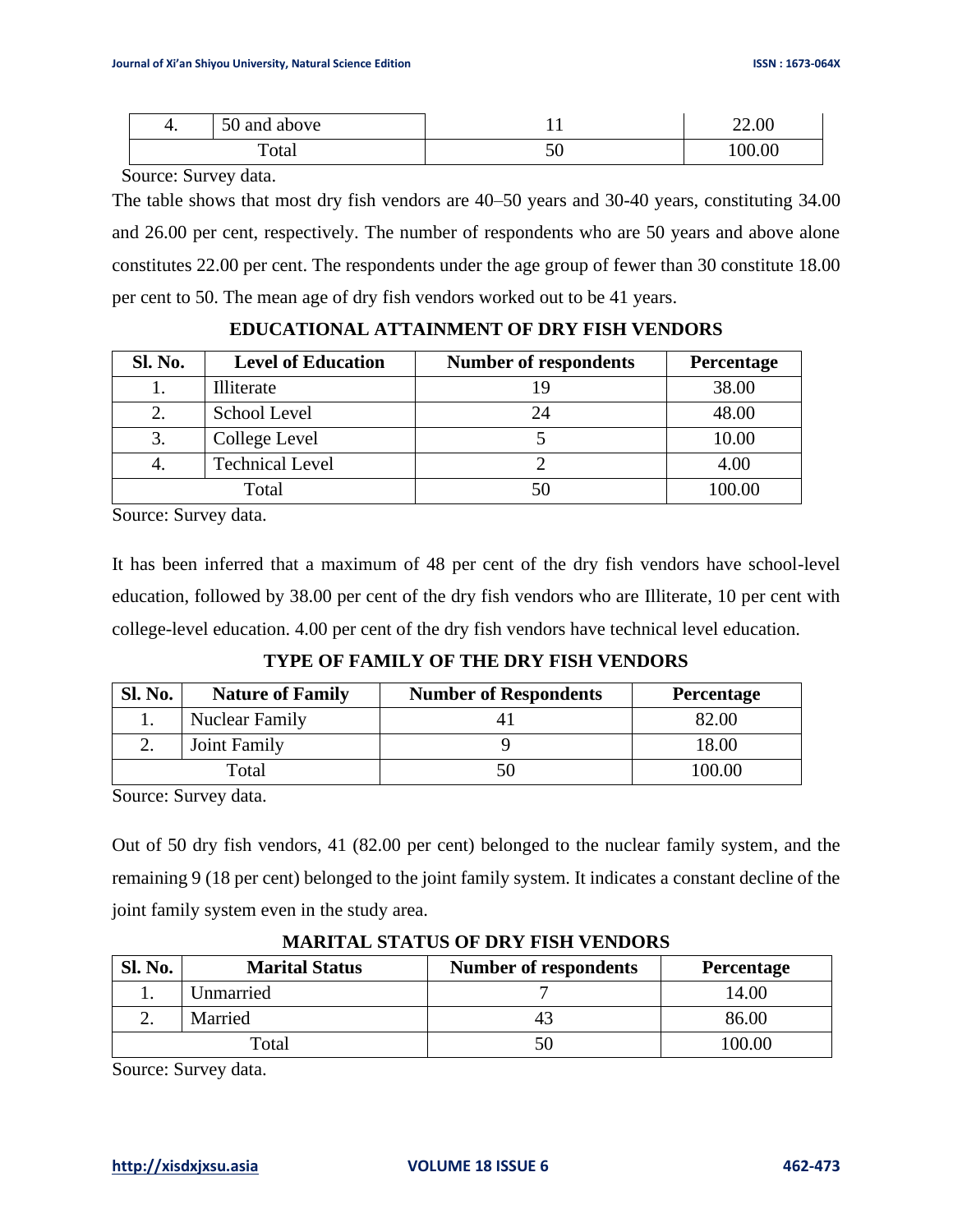Among the 50 respondents, 43 (86.00%) dry fish vendors are married, while seven (14.00%) are unmarried, as shown in the table above.

| Sl. No. | <b>Family Size</b> | <b>Number of respondents</b> | Percentage |
|---------|--------------------|------------------------------|------------|
|         | Below 3            |                              | 28.00      |
|         | $3 - 5$            |                              | 60.00      |
|         | 5 and above        |                              | 12.00      |
|         | Total              |                              | 100.00     |

**FAMILY SIZE OF DRY FISH VENDORS**

Source: Survey data.

A maximum of 30 (60.00 per cent) of dry fish vendors have a family size of  $3 - 5$  members, followed by 14 (28.00 per cent) having a family size of below 3, 6 (12.00 per cent) have a family size of 5 and above. It is observed that the majority of them have a family size of 3 to 5 members. The average size of the family worked out to be 3.68.

| <b>Sl. No.</b> | <b>Earning Members</b> | <b>Number of respondents</b> | Percentage |
|----------------|------------------------|------------------------------|------------|
|                | One                    | 13                           | 26.00      |
| 2.             | Two                    | 22                           | 44.00      |
| 4.             | Three                  |                              | 14.00      |
|                | Four                   |                              | 10.00      |
| 5.             | More than four         |                              | 6.00       |
|                | Total                  | 50                           | 100.00     |

**EARNING MEMBERS PER FAMILY OF THE HOUSEHOLDS**

Source: Survey data.

It has been revealed that a majority of 22 (44.00 per cent) of the dry fish vendors have two earning members per family, followed by 13 (26.00 per cent) of the dry fish vendors with only one earning member per family,7 (14.00 per cent) of the dry fish vendors have three earning members per family and 5 (10.00 per cent) of the dry fish vendors have four earning members per family. Only three (6.00 per cent) of the dry fish vendors have more than four earning members per family. The mean earning members per family worked out to be 1.76.

| Sl. No | <b>Reasons</b>                          | <b>Number of Respondents</b> | Percentage |
|--------|-----------------------------------------|------------------------------|------------|
|        | To earn an income                       | 24                           | 48.00      |
|        | To meet the family expenditure          |                              | 26.00      |
|        | To supplement the family income         |                              | 10.00      |
|        | To provide education for their children |                              | 16.00      |
|        | Total                                   | 50                           | 100.00     |

**REASONS FOR GOING TO DRY FISH VENDING**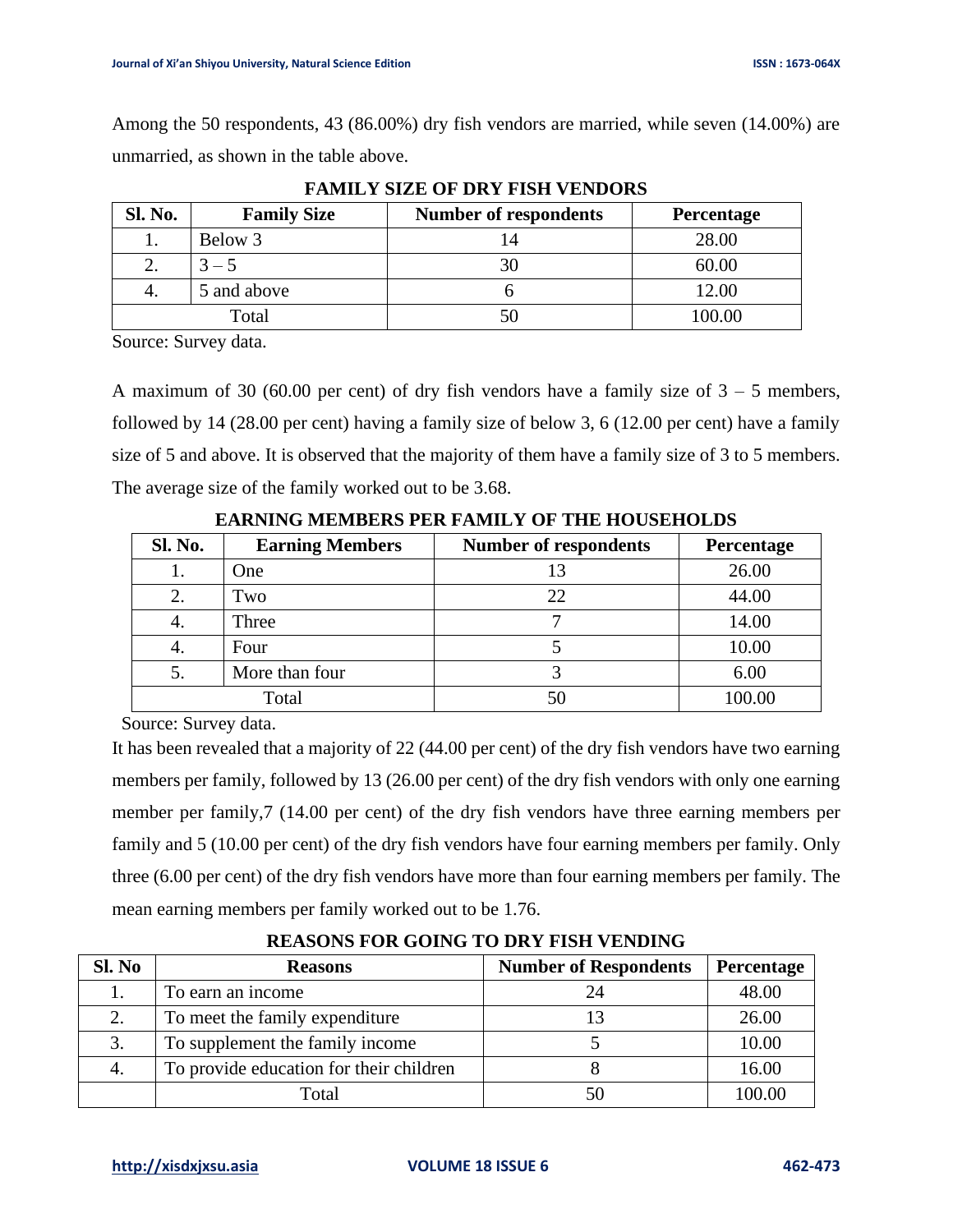Source: Survey data.

It is understood from the table those 24 (48%) respondents have chosen dry fish vendors to earn an income, 13 (26 %) respondents have chosen dry fish vendors to meet their family expenditures, 5 (10%) respondents have chosen dry fish vendors for the supplement the family income and the rest 8 (16%) respondents have chosen dry fish vendors to provide education to their children.

| <b>Sl. No.</b> | <b>Personal Income (in Rs.)</b> | <b>Number of respondents</b> | Percentage |
|----------------|---------------------------------|------------------------------|------------|
|                | Less than Rs.5000               |                              | 6.00       |
| 2.             | $Rs.5,000 - Rs.8,000$           | n                            | 12.00      |
| 4.             | $Rs.8,000 - Rs.11,000$          |                              | 22.00      |
| 4.             | $Rs.11,000 - Rs.14,000$         | 21                           | 42.00      |
| 5.             | $Rs.14,000$ and above           |                              | 18.00      |
|                | Total                           | 50                           | 100.00     |

**MONTHLY PERSONAL INCOME OF DRY FISH VENDORS**

Source: Survey data.

The table shows that out of 50 dry fish vendors, 21 (42.00 per cent) earn a monthly income of Rs.11 000 to Rs.14, 000 followed by 11 (22.00 per cent) earning Rs.8, 000 to 11,000. 9 (18.00 per cent) of the dry fish vendors earn Rs.14 000 and above, and 6(12.00 per cent) earn Rs.5000 to Rs.8 000 and 3 (6.00 per cent) earn a monthly income of less than Rs.5000. The mean monthly personal income worked out to be Rs.11,120.

|  |  | TOOLS/EQUIPMENT/MATERIALS UTILISED IN FISH DRYING ACTIVITY |  |
|--|--|------------------------------------------------------------|--|
|  |  |                                                            |  |

| <b>Sl. No.</b> | <b>Materials Utilised in Fish</b><br><b>Drying Activity</b> | <b>Number of respondents</b> | <b>Percentage</b> |
|----------------|-------------------------------------------------------------|------------------------------|-------------------|
|                | Bamboo, Ropes & Mats                                        |                              | 46.00             |
|                | Bamboo & Ropes                                              | 19                           | 38.00             |
| $\mathcal{R}$  | Mats                                                        |                              | 16.00             |
|                | Total                                                       |                              | 100.00            |

Source: Survey data.

The perusal of the table clearly shows that 50 dry fish vendors (46%) of the sample used bamboo, ropes and mats as the tools for fish drying, followed by 19 fish curers (38%) who used the bamboo & ropes and only 8 fish curers (16%) used only mats (PVC sheets/Palm leaves make) for drying the fish.

| <b>Sl. No.</b> | Daily average sell (kg) | <b>Number of respondents</b> | <b>Percentage</b> |
|----------------|-------------------------|------------------------------|-------------------|
|                |                         |                              | 38.00             |
|                | 5-10                    |                              | 32.00             |

**DAILY AVERAGE SELL (K.G.)**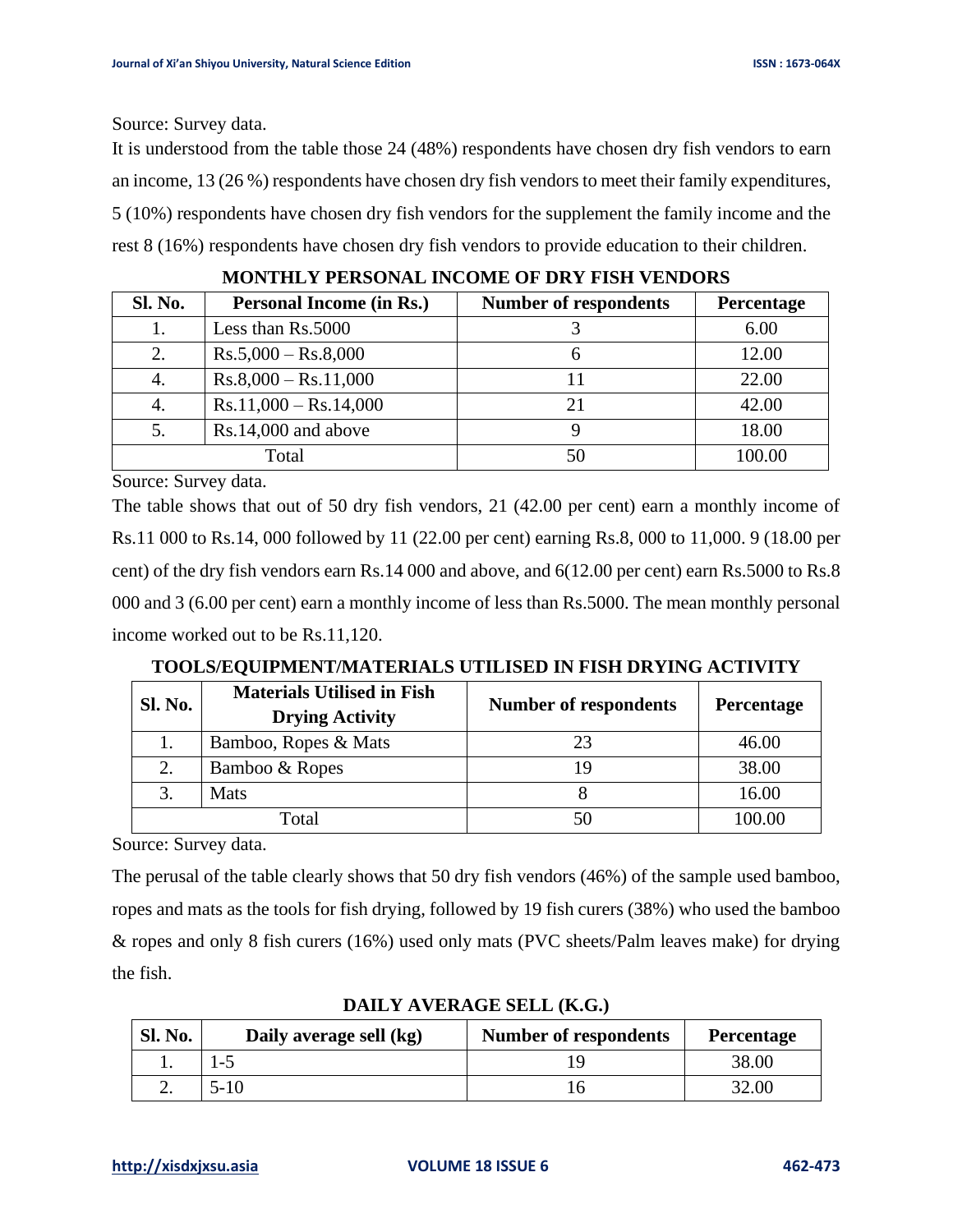| J.    | $10 - 20$    |    | 18.00  |
|-------|--------------|----|--------|
| Ч.    | More than 20 |    | 12.00  |
| Total |              | 50 | 100.00 |

Source: Survey data.

The study found that 38% of the vendor sells 1-5 kg dried fish daily, 32% sell 5-10 kg daily, 18% sell 10-20 kg daily, and 12% sell more than 20 kg daily.

| <b>Sl. No.</b> | <b>Problem in Sales</b>      | <b>Number of respondents</b> | Percentage |
|----------------|------------------------------|------------------------------|------------|
|                | Problems of Low Value fishes |                              | 42.00      |
| 2.             | Leg and hit pain             |                              | 14.00      |
| 3.             | Throat pain                  | 14                           | 28.00      |
| 4.             | Regular headache             |                              | 16.00      |
|                | Total                        | 50                           | 100.00     |

#### **PROBLEM IN SALES**

Source: Survey data.

According to an investigation of their issues, the dry fish dealers appear to have more than one difficulty. Low-Value fish is a big issue for 42 percent of respondents. Twenty-eight percent of those surveyed have throat discomfort due to shouting in the streets to signal their presence, and 14 percent consider leg and hit pain a health issue. Another 16% believe they get frequent headaches due to carrying produce on their heads.

| <b>Sl. No.</b> | <b>Causes for Spoilage</b>         | <b>Number of respondents</b> | Percentage |
|----------------|------------------------------------|------------------------------|------------|
| 1.             | Due to heavy rain during the off-  | 47                           | 94.00      |
|                | season                             |                              |            |
| 2.             | Due to heavy moisture in the air   | 39                           | 78.00      |
| 3.             | Due to storm                       | 28                           | 56.00      |
| 4.             | Due to infestation of pests        | 24                           | 48.00      |
| 5.             | Due to cloudy weather, drying does | 19                           | 38.00      |
|                | not take place properly            |                              |            |
|                | Total                              | 50                           |            |

**CAUSES FOR SPOILAGE OF DRY FISH**

Source: Survey data.

\*Multiple responses.

According to this study's findings, fish curers have blamed spoilage on "heavy rain during the offseason" (94 percent). Heavy moisture in the air (78 percent)," "Storm (56 percent)", and "Due to infestation of pests (rats, insects)" have been cited as the causes of spoilage in stored dry fish,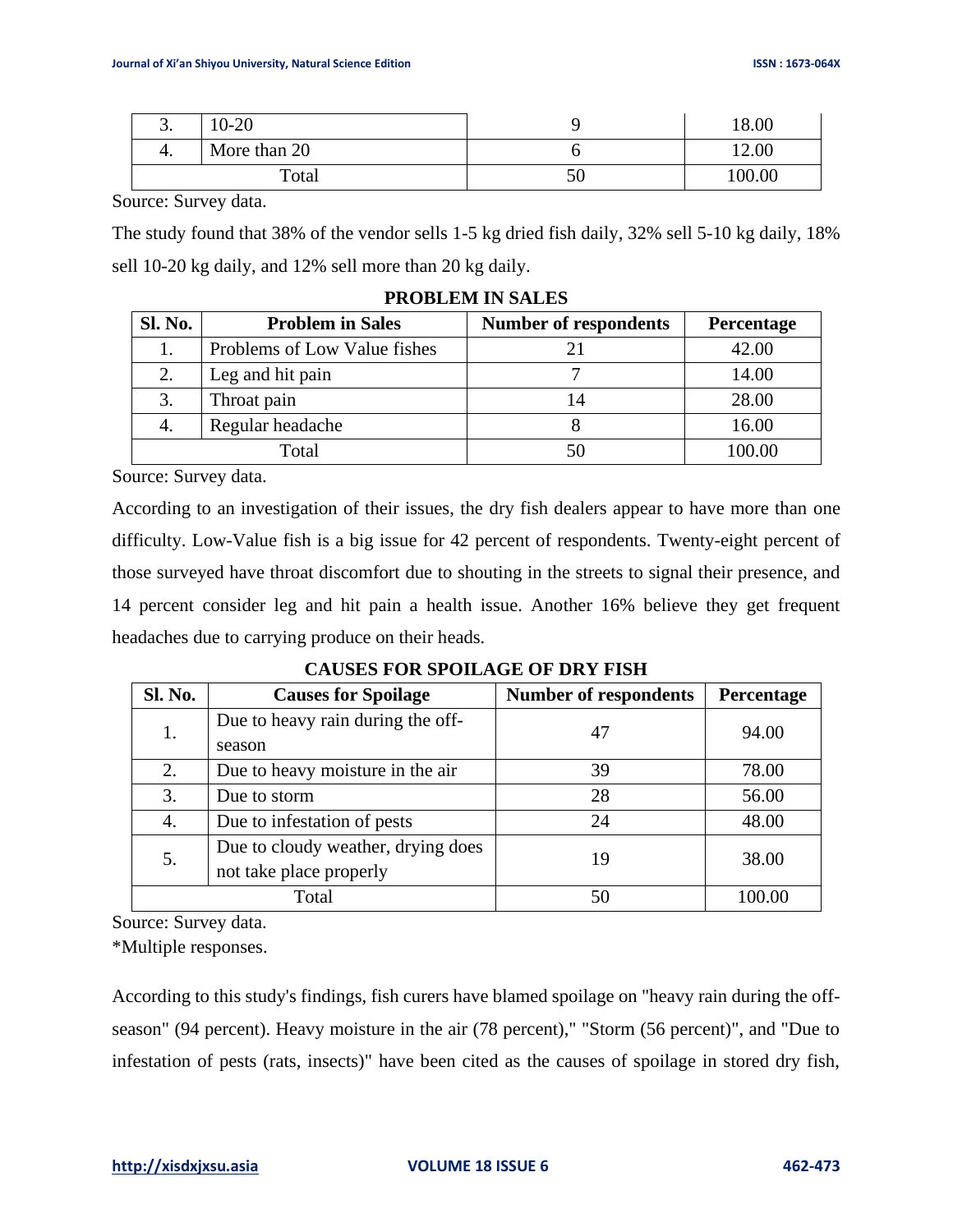which is the fourth cause of spoilage. ' (48 percent). As a fifth factor, fishermen have cited "cloudy weather drying" (38 percent).

| <b>Sl. No.</b> | <b>Constraints</b>            | <b>Number of respondents</b> | Percentage |  |
|----------------|-------------------------------|------------------------------|------------|--|
| 1.             | Lack of Capital               | 41                           | 82.00      |  |
| 2.             | Lack of proper Infrastructure | 38                           | 76.00      |  |
| 3.             | Crisis of raw material        | 35                           | 70.00      |  |
| 4.             | Low market price              | 31                           | 62.00      |  |
| 5.             | Transport problem             | 27                           | 54.00      |  |
| 6.             | Interference of middleman     | 22                           | 44.00      |  |
|                | Total                         | 50                           |            |  |

**CONSTRAINTS RENDERED BY THE FISH CURERS**

Source: Survey data.

\*Multiple responses.

The table, as viewed by the respondents, reveals that the fish curers of the sample encountered various challenges while completing their professional duties of drying fish. The majority lists restrictions. "Lack of capital" (82.00 percent) and "Lack of proper infrastructure" for fish sundrying (21.00 percent) were cited as the two main constraints by the respondents (76.00 percent). "Crisis of raw material" has been cited by fish curers as the third most important limitation (70.00 percent).

The fish curers do not make enough money selling their dried fish, so the "Low Market Price" constraint was identified as the fourth (62 percent). "Transport problem" has been the fifth significant constraint since fish curers began their activities in underdeveloped rural coastal areas (54 percent). Because fish curers in the trade are typically underpaid, they must rely on intermediaries. This "middleman's interference" has been identified as the profession's sixth most important constraint (44 percent).

# **SIGNIFICANT DIFFERENCES IN EXPECTATIONS AMONG THE SAMPLE DRY FISH VENDORS BASED ON TYPE OF FAMILY**

| <b>Type of family</b>      |          | Mean                     | S. D | 't' Value | Interpretation  |
|----------------------------|----------|--------------------------|------|-----------|-----------------|
| <b>Nuclear Family</b>      | 41       | 1.57                     | 7.43 |           |                 |
| Joint Family               |          | 8.24                     | 4.01 | 0.4136    | Not Significant |
| $\sim$<br>$\sim$<br>$\sim$ | $ \cdot$ | $\overline{\phantom{a}}$ |      |           |                 |

Source: Computed from Primary Data

The 't' value was calculated, and the calculated 't' value was found to be 0.4136, which is lower than the table value of 1.97, which is significant at the 0.05 level for the sample. Therefore, it is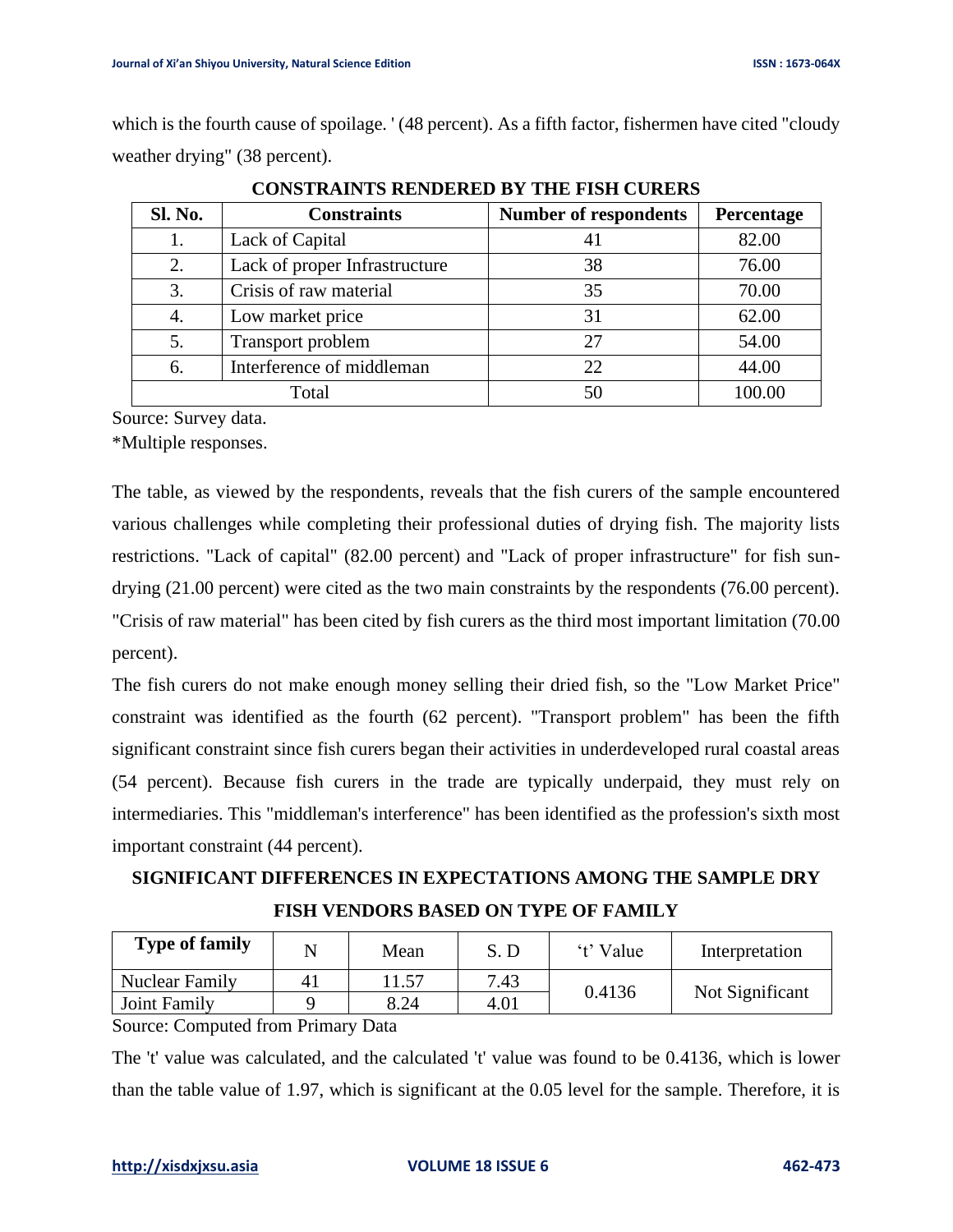recognised and stated that there are no significant differences in expectations among the sample dry fish vendor respondents based on the type of family.

| <b>Sex</b>            | Sum of squares | df | <b>Mean</b><br>square |        | <b>Sig</b> |
|-----------------------|----------------|----|-----------------------|--------|------------|
| <b>Between Groups</b> | 13.901         |    | 4.334                 | 12.803 | 0.068      |
| Within Groups         | 8.222          | 43 | 0.2813                |        |            |
| Total                 | 22.123         | 50 |                       |        |            |

**ANOVA FOR SEX AND FREQUENCY OF FACING SEVERE COMPETITION IN DOMESTIC MARKETING AMONG THE SAMPLE DRY FISH VENDORS**

The above table shows the calculated value (0.068) higher than the table value (0.05). Therefore, the Null hypothesis (Ho) is accepted, and the research hypothesis is rejected  $(H<sub>2</sub>)$ . Therefore we can settle that there is no significant difference between the sex of the respondents and the frequency of facing severe competition in domestic marketing among the sample dry fish vendors daily.

**THE EFFECT OF SOCIO-ECONOMIC CHARACTERISTICS ON THE SATISFACTION OF COST, RETURN AND MONETARY VIABILITY OF THE DRY FISH VENDORS USING THE CHI-SQUARE TEST**

| Socio-Economic variables         | <b>Chi-Square values</b> | <b>P</b> Values | <b>Significance</b> |  |
|----------------------------------|--------------------------|-----------------|---------------------|--|
| Age                              | 10.706                   | $0.010*$        | Significant         |  |
| Nature of Family                 | 12.911                   | 0.271           | Not Significant     |  |
| <b>Family Size</b>               | 7.313                    | 0.319           | Not Significant     |  |
| <b>Marital Status</b>            | 17.321                   | $0.001*$        | Significant         |  |
| <b>Educational Qualification</b> | 15.503                   | 0.284           | Not Significant     |  |
| Monthly Income                   | 4.10                     | $0.001*$        | Significant         |  |

\* Significant level of 5 per cent.

The above table reveals that the association between the satisfaction of cost, return and monetary viability of the dry fish vendors and socio-economic variables, namely age, marital status, and personal income per month, is significant at a 5 per cent level as the P-value is less than 0.05. Hence, the null hypothesis was rejected for these variables. The rest of the socio-economic variables, namely, nature of family, family size and educational qualification, are not significantly associated at a 5 per cent level with the satisfaction of cost, return and monetary viability of the dry fish vendors. Hence, the null hypothesis has been accepted for these variables.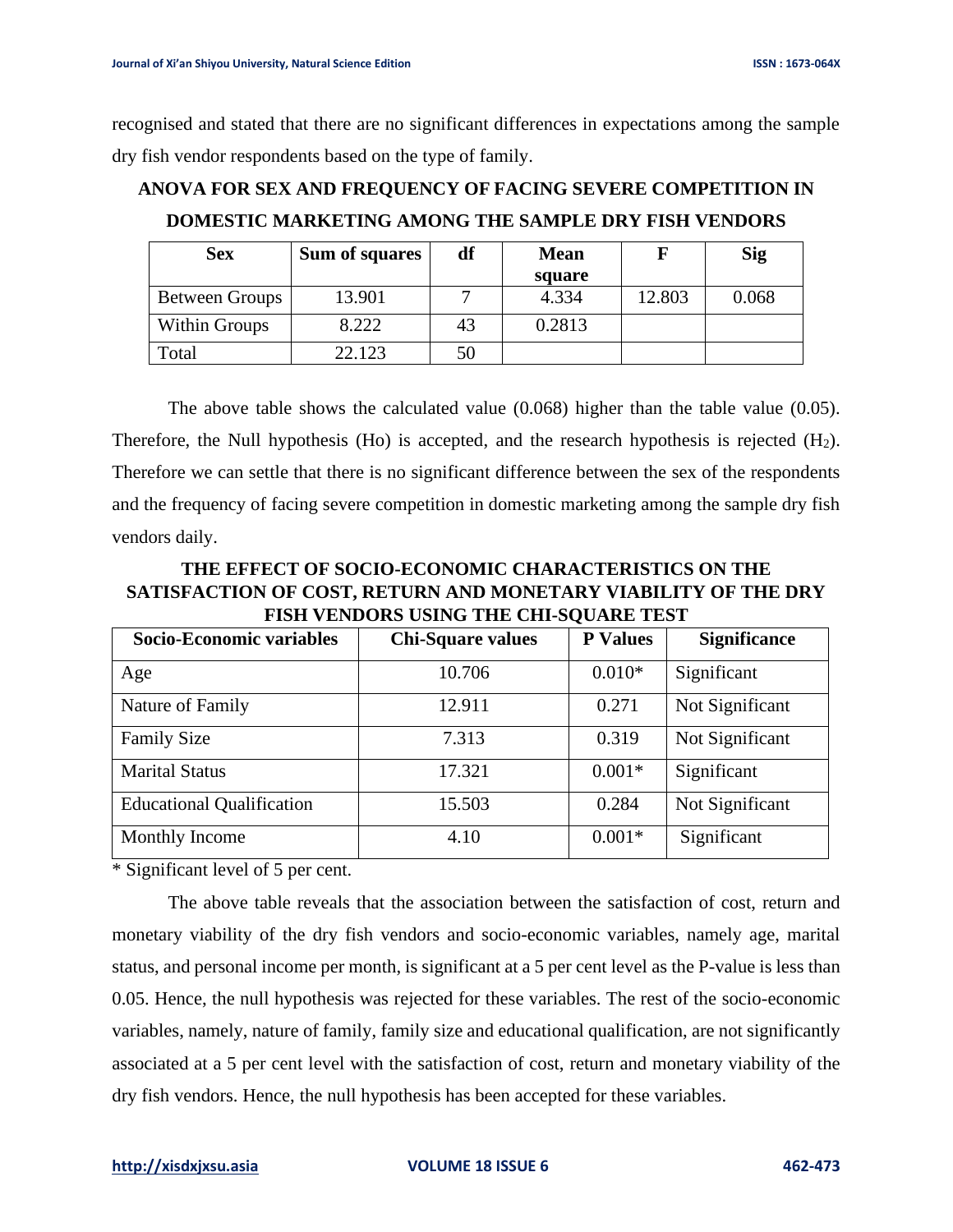#### **CONCLUSION**

Drying is one of the most affordable post-harvest methods to preserve fish. Especially drying lowvalue species extends the scope to avoid the fishes being spared for fishmeal production. Dry fish production and trade offer sustainable employment and income to coastal fisherwomen. Our present study concluded that dry fish production was feasible financially and viable economically. It was observed that the dry fish production methods were not of the required sanitary standards. The fisheries ' research organisations' improved fish drying methods should be promoted among the dry fish producers.

### **REFERENCES**

- 1. Amutha D., 2016 Satisfaction of work among the crab farmers in Tuticorin District. A.E. International Journal of Science and Technology 4(3):1-9.
- 2. Babaji, Indian Institute of Management, Marine Fish Marketing in India, Vol.VI, Ahamadabad, 1984, pp.176 -179.
- 3. Balachandran, K. K. 2001. Post-harvest technology of fish and fish products. Daya Books, New Delhi, p. 77-104.
- 4. Bharda, S., Desai, A. Y., Kumar, T. R. and Kumar, T. J. 2017. Different types of dry fish and their yield measurement are produced at Veraval, Gujarat, India. Res. J. Recent Sci., 6(7): 28-32.
- 5. Bhavani, V., (BOBP/INF/9), Food and Nutrition Status of Small-Scale Fisherfolk in India's East Coast, April 1986, pp.1-19.
- 6. Chidambaram, K., and Sundararajan, A., Marine Fish Marketing in Tiruchendur Area in Tamilnadu, Fishing Chimes, 1(12): 1990, pp.43-55.
- 7. CMFRI 2010. Marine Fisheries Census 2010. Central Marine Fisheries Research Institute, Kochi.
- 8. D.Amutha, Quality of Work Life of Fish Processing Women Workers in Tuticorin District, Journal of Social Welfare and Management, Volume 7, Issue 4, October - December 2015, Pages 157-163.
- 9. D.Amutha, Struggle for Recognition-A Study of Street Vending in Tuticorin City, Growth of Unorganised Sector in India, 2014